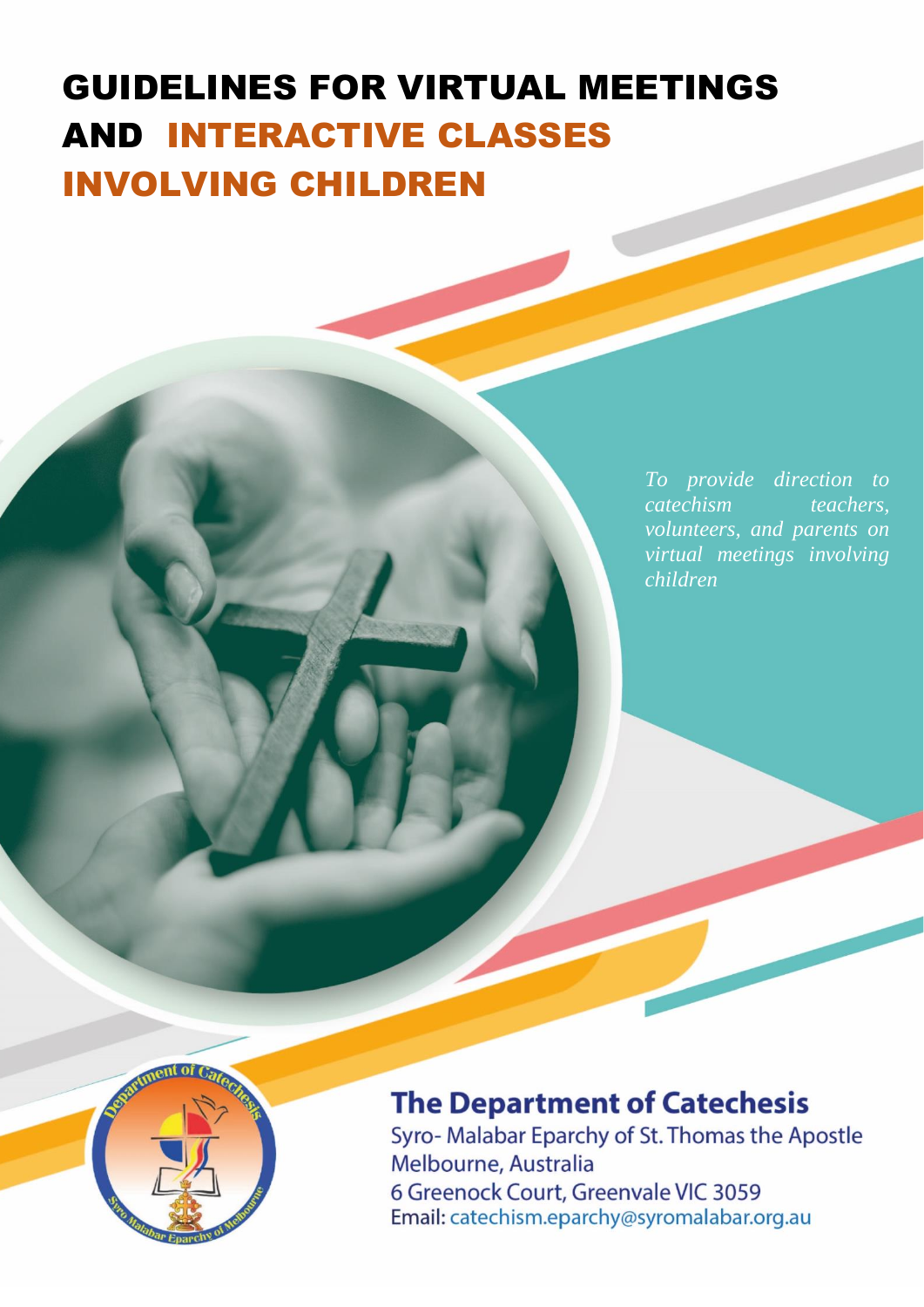



| <b>Document Name</b>  | Guidelines for virtual meetings and interactive classes<br>involving children                                                                                                                                                                                                                                 |
|-----------------------|---------------------------------------------------------------------------------------------------------------------------------------------------------------------------------------------------------------------------------------------------------------------------------------------------------------|
| <b>Document Owner</b> | Department of Catechesis, Syro Malabar Eparchy of St.<br>Thomas the Apostle, Melbourne.                                                                                                                                                                                                                       |
| Approved By           | Mar Bosco Puthur, Bishop, Syro Malabar Eparchy of St.<br>Thomas the Apostle, Melbourne, Australia & Oceania,<br>Director, Department of Catechesis, Syro Malabar Eparchy of<br>St. Thomas the Apostle, Melbourne<br>&<br>Director, Safeguarding, Syro Malabar Eparchy of St. Thomas<br>the Apostle, Melbourne |
| <b>Approved Date</b>  | 02/09/2021                                                                                                                                                                                                                                                                                                    |
| Point of Contact      | Principal of each Catechism Centres                                                                                                                                                                                                                                                                           |

#### DISTRIBUTION STATUS

| Distributed To           | Purpose                             | Date of Distribution |
|--------------------------|-------------------------------------|----------------------|
| Syro Malabar Catechism   | To provide directions to catechism  | 07/09/2021           |
| centres across Australia | teachers, volunteers and parents on |                      |
| and Oceania              | virtual meeting involving children. |                      |

#### DOCUMENT HISTORY

| Version  | Date       | Reviewed by                           | Description              |
|----------|------------|---------------------------------------|--------------------------|
| Final V1 | 02/09/2021 | Presy Tom (Principal, St Alphonsa     | Edited as per the        |
|          |            | Catechism Centre, Parramatta)         | <b>NSW Department of</b> |
|          |            | Sherly Thomas, Anu Skaria,            | education's guidelines   |
|          |            | Sheeja Job, Beedha Joseph             | for virtual meetings     |
|          |            | (teachers from NSW Dept of Education) |                          |
|          |            | Roney Raphael (IT consultant)         |                          |
|          |            |                                       |                          |

#### Table of Contents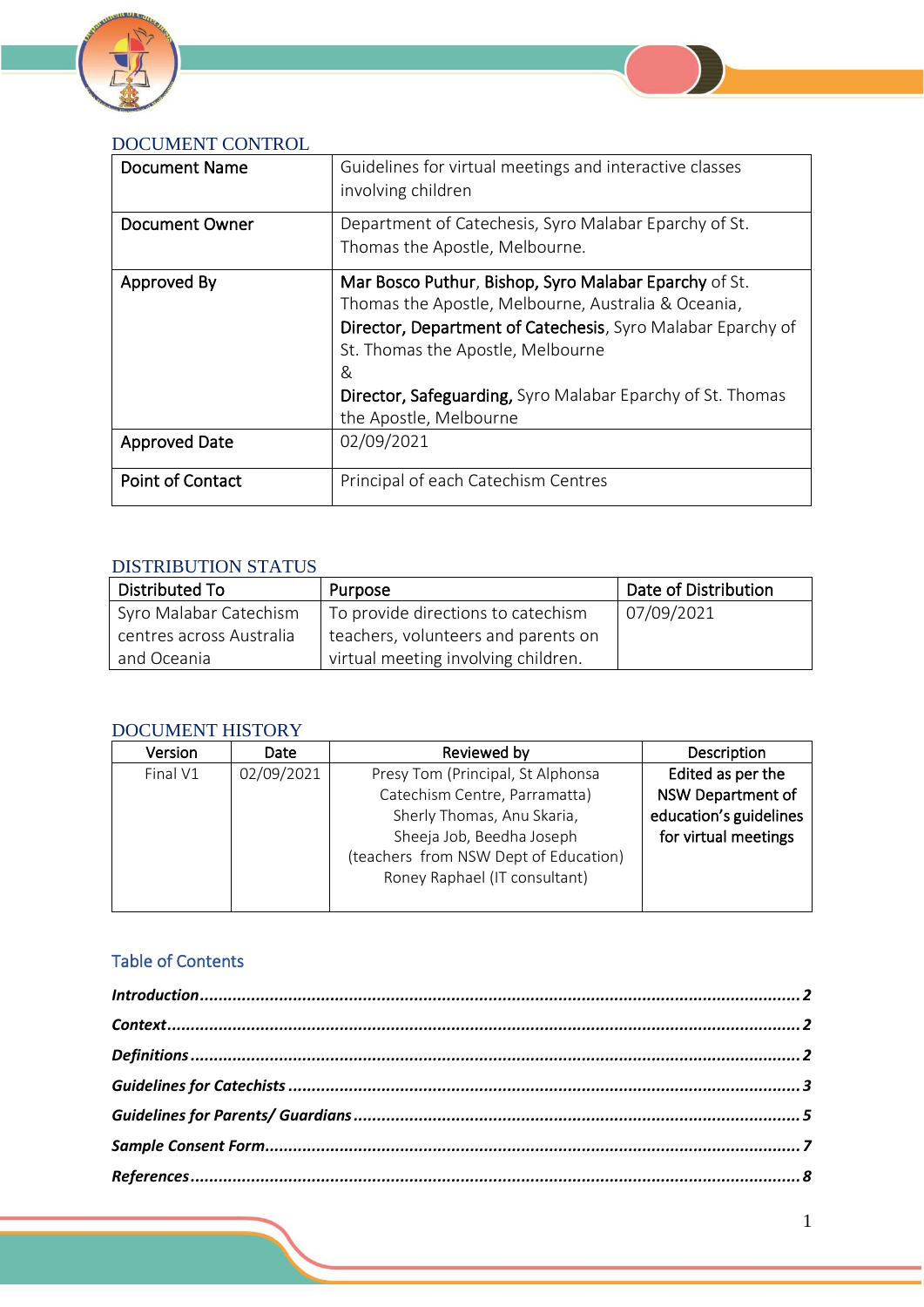

## <span id="page-2-0"></span>Introduction

The purpose of this guideline is to provide direction on acceptable practices expected by catechism teachers, volunteers & parents/ guardians while involving children in virtual meetings and interactive sessions organized by the Department of Catechesis, Syro-Malabar Eparchy of St Thomas the Apostle, Melbourne for Australia and Oceania. These recommendations and guidelines around using the video conferencing platform 'Zoom' should be read by all Sunday school Principals, catechism teachers and parents/guardians as it provides instructions and best practices on how to manage video lessons as per child safety requirements.

## <span id="page-2-1"></span>Context

Department of Catechesis has formulated these guidelines as a response of hope recognizing the limitations posed by the current COVID-19 pandemic where churches and catechism centres remain closed and "in-person instruction and formation onsite with a community" become impossible. Department acknowledges that the nature of imparting Catholic catechism is never a mere process of passing on facts and intellectual skills as we right now experiment in the online classes or content sharing: rather, it aims to contribute to an individual's holistic formation in its various aspects such as intellectual, cultural, spiritual, liturgical and community life, in close contact with parish priests/chaplains, teachers, administrative and service personnel and the other students.

## <span id="page-2-2"></span>Definitions

- Children: Anyone under the age of 18 years.
- Parents: Biological/ adopted parent who has the parental responsibility for a child
- Guardian: A person who makes all legal and pertinent decisions about a child.
- Catechism Teacher: A staff member of Catechism department in a given parish/mission center who is formally appointed by Director/Parish Priest/ Chaplain and teaches the essentials of Christian faith and morals in a given curriculum. Catechist is the shortened word for a catechism teacher.
- Volunteer: A person who works for a parish/mission/ catechism center without being paid.
- Virtual meeting: A real-time interactions that take place over the Internet using integrated audio and video, chat tools, and application sharing to engage students in fully interactive, online learning experiences such as lectures, discussions, and tutoring.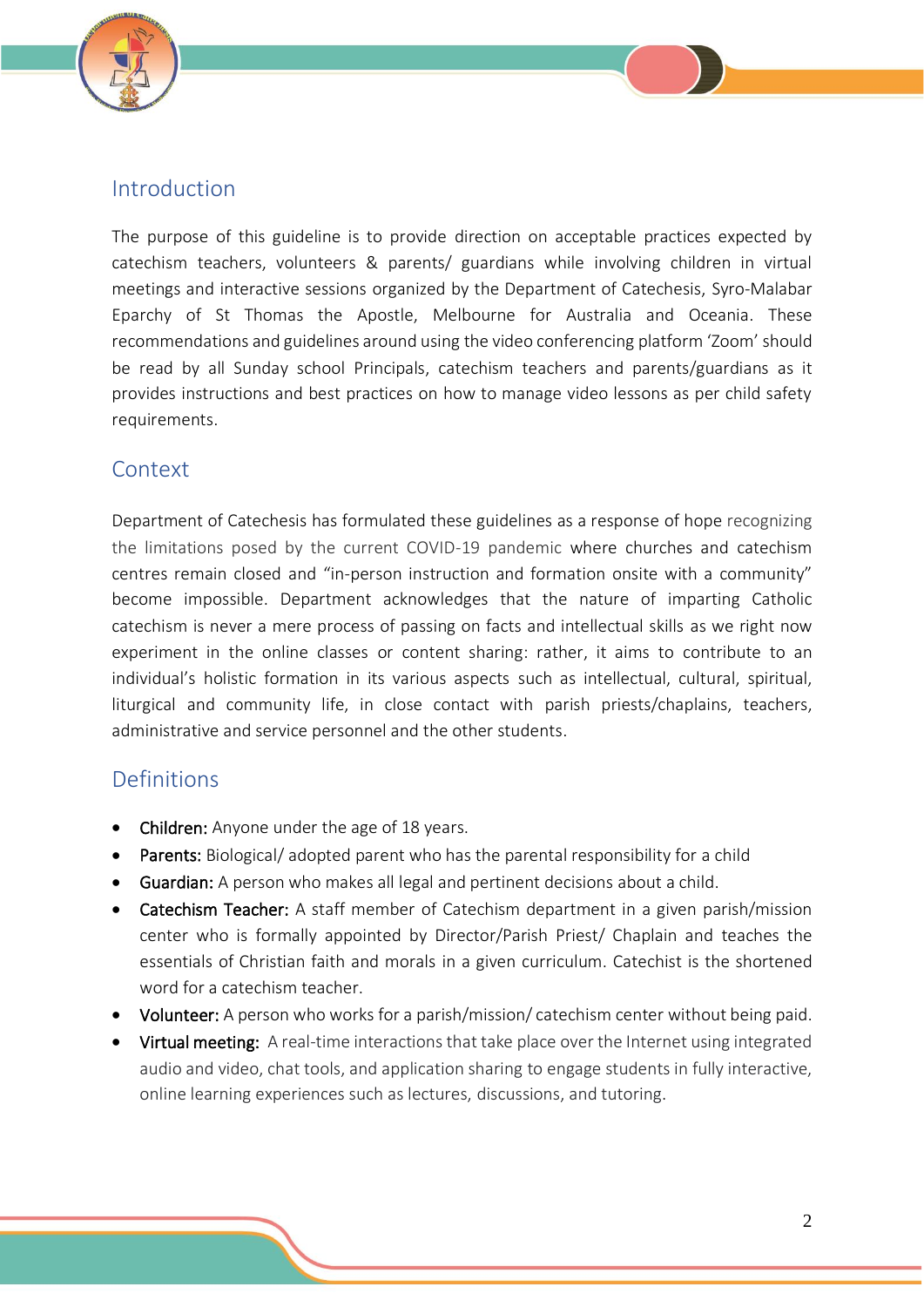

- <span id="page-3-0"></span>• Video conferencing platform: Any cloud-based video conferencing service that the world uses to virtually meet with others - either by video or audio-only or both, all while conducting live chats - and it lets admin record those sessions to view later. This guideline acknowledges online the currently used video conferencing platforms such as Google classroom, Google meet, Microsoft teams, Skype WhatsApp and Zoom. However, this guideline recommends only the Zoom for catechism teachers' virtual interaction involving children unless otherwise advised by the department.
- **Zoom:** A cloud-based video conferencing service that the world uses to virtually meet with others - either by video or audio-only or both, all while conducting live chats - and it lets admin record those sessions to view later. This guideline provides instructions and best practices on how to manage video lessons while using Zoom as per child safety requirements.
- WhatsApp: WhatsApp Messenger is a cross-platform instant messaging application that allows users to exchange text, image, video, and audio messages for free. This guideline acknowledges that each catechism class is digitally organized as a WhatsApp group consisting of the parents of students and their teacher to facilitate communication between them through messages.

### Delimitation:

Although the Department of Catechesis acknowledges different video conferencing platforms mentioned above, this guideline recommends only the Zoom for catechism teachers' virtual interaction involving children due security, traceability and child safety reasons.

The Department acknowledges the use of WhatsApp in the context of catechism parent teacher interaction; however, this guideline does not recommend WhatsApp for audio or video conferencing classes due to security, traceability and child safety reasons.

## Guidelines for Catechists

- 1. Any virtual meeting / real-time interactions involving children must be with the prior approval from the Director of the Department of Catechesis every year, and with the permission from the director/parish priest/chaplain and the concerned principal for that centre.
- 2. Professional learning for catechism teachers/volunteers in using the video conferencing platform 'Zoom' is to be provided by the Department of Catechesis to assist them in their delivery of learning using virtual media. This involves updating of these guidelines and policies from the side of Department where as acquisition of necessary technical skills from the side of catechism teacher.
- 3. Video/Audio sessions are only allowed for the entirety of a class or a group. Catechism teachers must ensure not to conduct 1:1 video, audio or chat session with any student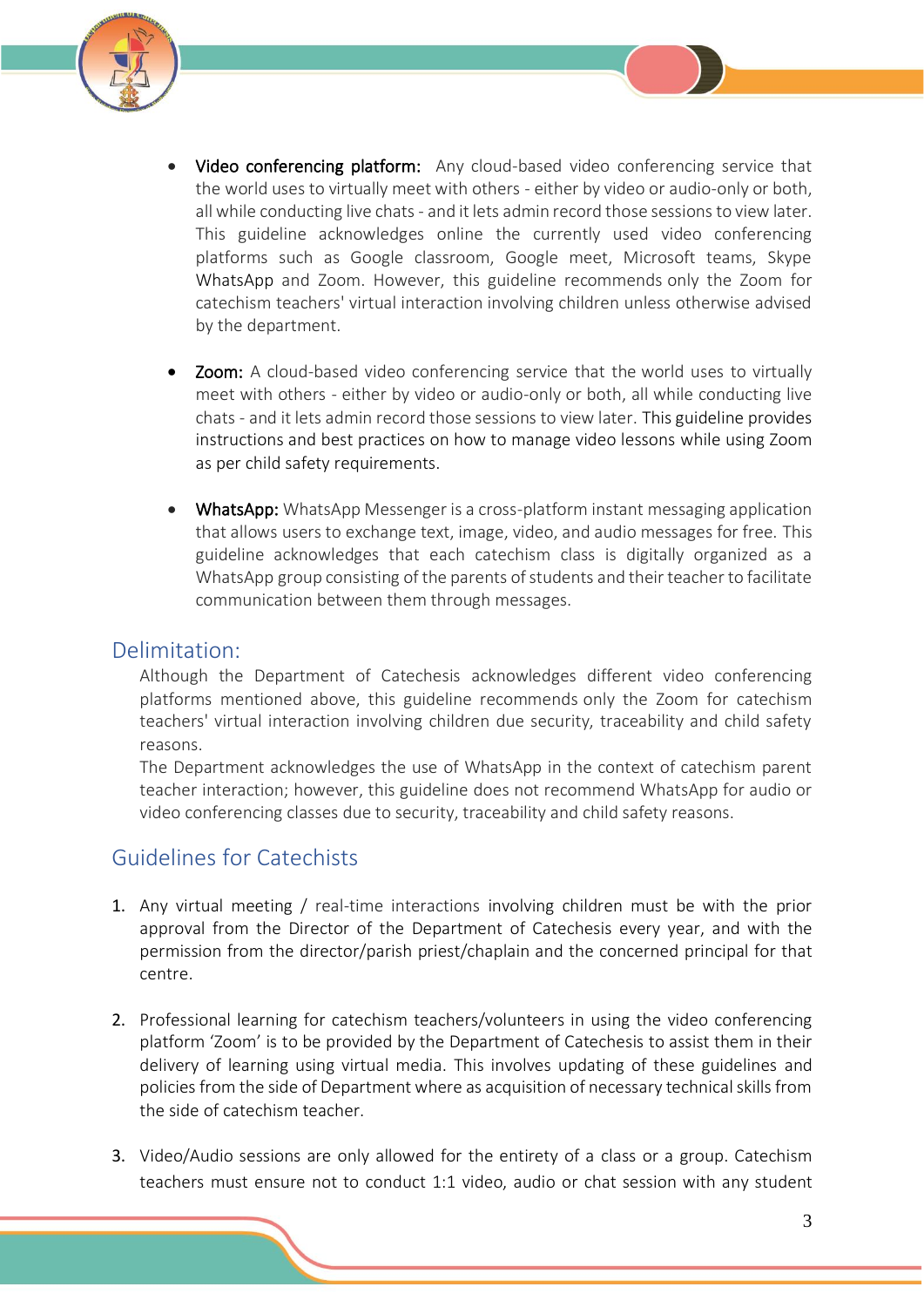

individually. In the unlikely case that a catechism teacher needs to have a private discussion with a student individually, ensure that there is a parent/carer and another teacher present.

- 4. No direct contact with the child is encouraged and all communications must be through the parents/ guardian's chosen media of contact
- 5. Catechism teachers must obtain consent from the parent/ guardian prior to inviting the child to the virtual meeting. If it is an ongoing meeting, the consent obtained at the beginning will remain in force.
- 6. Attach a copy of this guideline with the consent forms for parents/guardians to ensure the safety measures and expectations of the virtual meeting.
- 7. The planned virtual meeting should only commence if there is a catechism teacher and at least two student participants. It is recommended to consider organising another teacher/volunteer to present the lesson. This provides the opportunity for one catechism teacher to focus on delivering the lessons and the support catechism teacher to monitor and communicate and work collaborately with the lead catechist.
- 8. The catechism teacher has to maintain control over the planned video meeting. All participants' interactions must be under the supervision of the teacher.
- 9. Catechism teacher should set up for the zoom call in a manner so that there is a blank wall behind them. Where this is not possible, catechism teachers are advised to set a static background by clicking 'Choose Virtual Background' in Zoom. Any virtual background used must be appropriate.
- 10. The catechism teachers, volunteers and guest speakers must not engage in any cyber bullying, which is a form of bullying or harassment using electronic means.
- 11. The catechism teacher, volunteers and guest speakers must wear appropriate clothing while attending the meeting.
- 12. The catechism teacher, volunteers and guest speakers must ensure the confidentiality and privacy of information about each child and must respect the privacy of information.
- 13. The catechism teacher, volunteers and guest speakers must not engage in the recording of voice, video, screen shots of the meeting activity. Live recordings are not permitted. This is for the privacy of the catechists/ volunteers as well as the privacy of the students while the live video lesson is happening.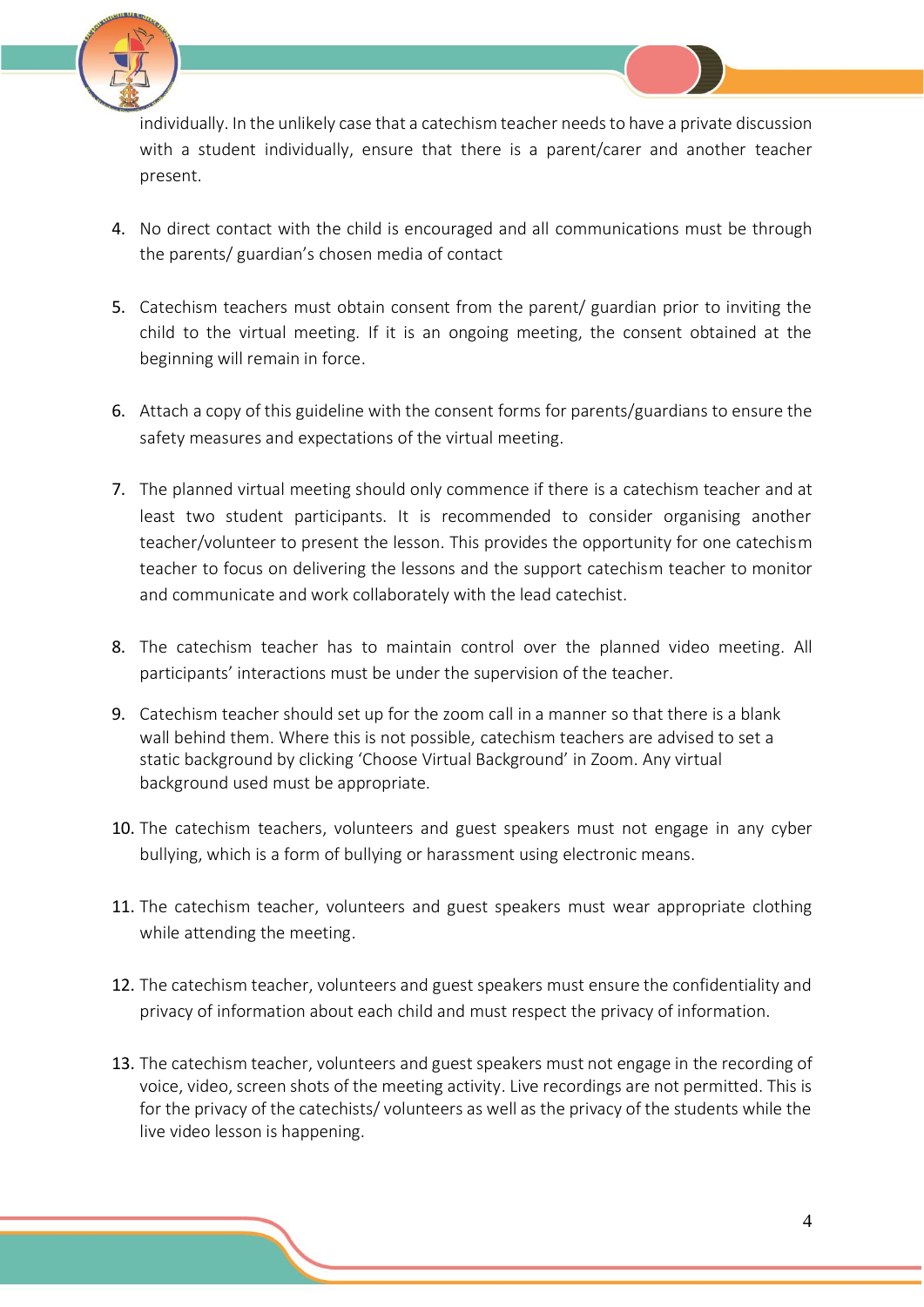

- 14. The catechism teacher must ensure that any volunteer or guest faculty involved in delivering virtual lessons should be in hold of a valid WWCC/ Blue Card or an equivalent.
- 15. The catechism teacher must clearly define the age group of the participants for the meeting and ensure that the participants are from the specified age limits.
- 16. The catechism teacher must keep a log of all meetings including signed Consent forms, mode of meeting, duration, name and age of participants, volunteers, guest faculty, parent/ guardian present, feedback form, etc. Also include a brief description of what was covered and if any issues arose.
- 17. Staying in touch with parents via email or direct messaging in between meetings will be crucial to let them know about the future dates and times of the activity. Inform parents that, as the group leader, you wouldn't be having any direct contact with children outside of the virtual group meeting.
- 18. Due to privacy reasons and to avoid unnecessary pop ups such as advertisements, it is recommended to purchase personal zoom subscriptions as required for each catechism centre/parish/mission.
- 19. Ideally, the duration of each session must be limited to 60-90 minutes. Permission in advance is required from the director/parish priest/chaplain and the principal for any online session that exceeds the prescribed time limit. Such sessions have to be planned earlier and communicated to the parents well in advance.
- 20. If any unforeseen circumstances occur such as the interruption of a class by an unauthorized person who has gained access to the private zoom link, the session has to be immediately stopped by the teacher and the incident has to be reported to the parish safeguarding officer, parish priest and principal immediately. Communication regarding the interruption must be conveyed to parents through class WhatsApp groups following the incident.

## <span id="page-5-0"></span>Guidelines for Parents/ Guardians

#### 1. Parents should be aware of and supervise students' participation in Zoom meetings

- Parents will be notified of the time of a Zoom meeting via WhatsApp and are requested to provide supervision of children's participation. This addresses the risk of inappropriate behaviour, language or content being shared in a meeting/video conference.
- Students should inform parents when they are about to join a conference and who the conference host is. This is a good habit to develop for all online interactions.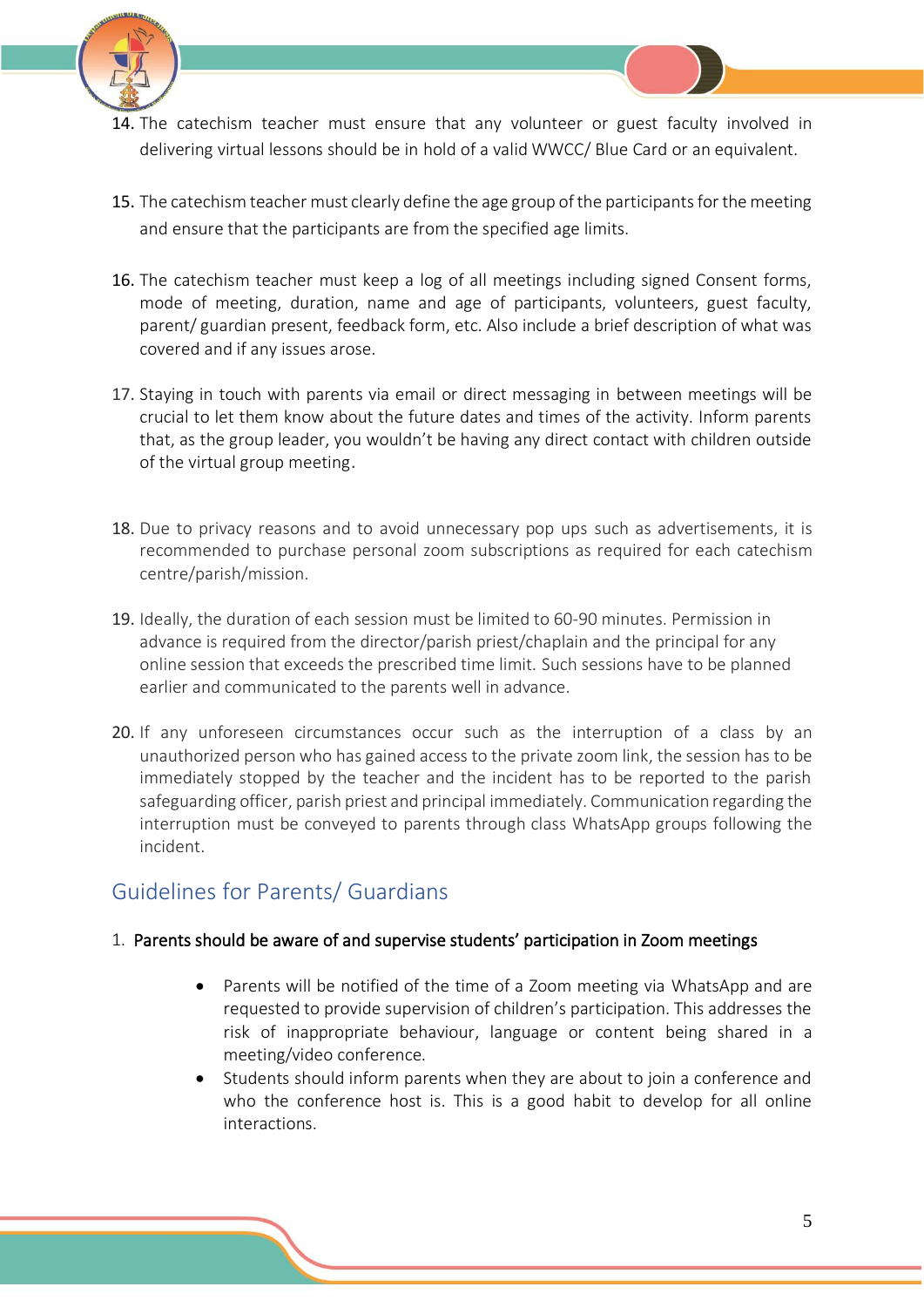

- Parents should support their child in attending the meeting/activity at the specified time and mode and ensure a quiet place is available for the child to attend the meeting.
- Child should only participate in a 'live' Zoom meeting from a location where the child can be visible to other members of the house and with the door open. Ideally this might be at a kitchen or dining room table.
- Child should position himself or herself such that there is a blank wall backdrop that will retain privacy and reduce distractions to others. Child cannot and should not engage in any Zoom calls from his/her bedroom.
- Parents should provide consent for their child to attend the meeting/activity after thoroughly learning about the purpose and details of the meeting/activity.
- Parents must ensure that children are wearing appropriate clothing while attending the meeting /activity

#### 2. The Zoom Meeting is a classroom and the same school behaviour expectations apply

- Students are to be aware that all interactions, messaging, gestures and language used during a Zoom Meeting are "Sunday school appropriate" even if the students are not on Sunday school grounds.
- Students participating in Zoom meetings are expected to follow the Sunday school and class rules. This includes following catechism teacher's instruction, listening when others are speaking and not making any inappropriate comments or gestures.
- While using Zoom, students must demonstrate the Sunday school values of respect, responsibility and cooperation. Any student acting inappropriately will be removed from the meeting.

#### 3. Screen sharing and chat functions should only be used by instruction from the catechism teacher

- catechism teacher will limit the use of screen sharing and chat functions.
- Where chat is enabled, participants must not post links to the chat board or click on links posted on the chat board. Students are only allowed to chat publicly and not to send private messages.

#### 4. Do not share Zoom meeting IDs, Links, Invites or Passwords

- Zoom meeting IDs, invites, links and passwords will be shared by the class catechism teacher with the parents of the class via WhatsApp.
- Parents and students are strictly prohibited from sharing Zoom meeting IDs, invites, links and passwords, even with other members of the class. This is to ensure the safety and privacy of the students participating in Zoom meetings.
- Parents should understand and cooperate with catechism teachers if any unforeseen interruptions such as technical issues or unauthorized external interventions cause a session to end abruptly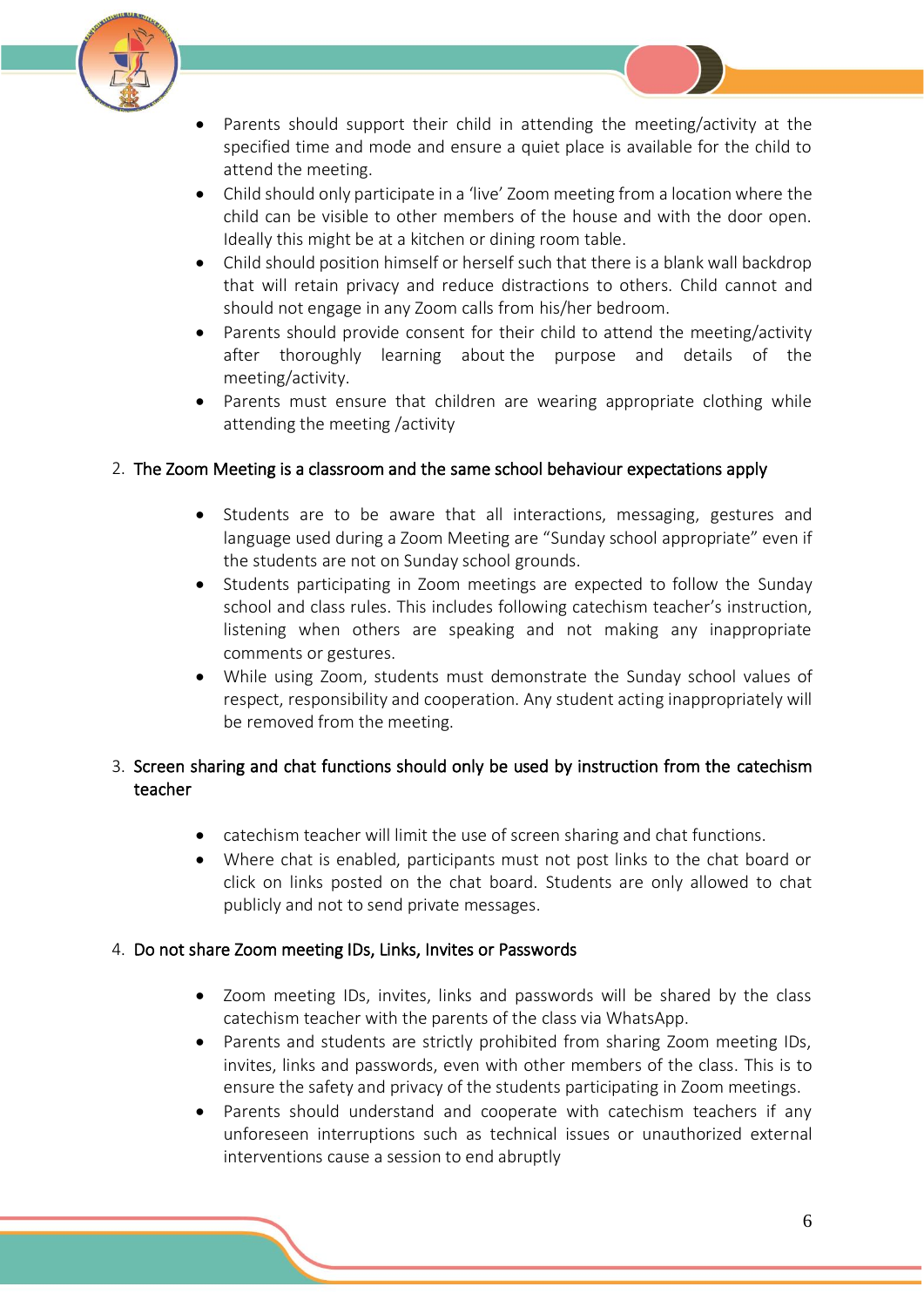



- Parents may assist with helping their child set up the technology; however, they are requested not to join any group/class Zoom Meetings being moderated by the catechism teacher. This includes being visible in the background.
- Parents or other members of the household must not participate or appear in any Zoom meeting with students unless they have been authorised to attend by the catechism teacher prior to the class. All invited guest adult speakers must have a Working with Children Check (WWCC)/ Blue Card or an equivalent before being admitted into an online room.
- Ideally, students should set up so there is a blank wall behind them. Where this is not possible, students are encouraged to set a static background by clicking 'Choose Virtual Background' in Zoom. Any virtual background used must be appropriate.
- 6. Parents must encourage children to report any concerns about the facilitators or meeting immediately, to escalate to the Principal.
	- Ensure to raise your constructive feedbacks, suggestions and concerns if any, to support the catechism teacher to improve the program.

## <span id="page-7-0"></span>Sample Consent Form

The consent form for parent/guardian regarding virtual meetings must include all of the below points:

- Heading: Parish name Parent consent form for virtual meeting/ interactive class for children under 18
- Name of the Program: (e.g. Catechism Classes for High School Students or Most Solemn Communion and Confirmation Training )
- Venue: Virtual meeting /Interactive class on Zoom
- Date: (e.g. Ongoing every Saturday from 5:00 pm to 6:30 pm or every Sunday from to – hours)
- Full Name (Parent/ Guardian)
- E mail of Parent /Guardian)
- Relationship to Child
- Phone Number
- Statement: I give permission for my son/daughter to take part in the above -mentioned program organized by Name of the catechism centre and parish with place.